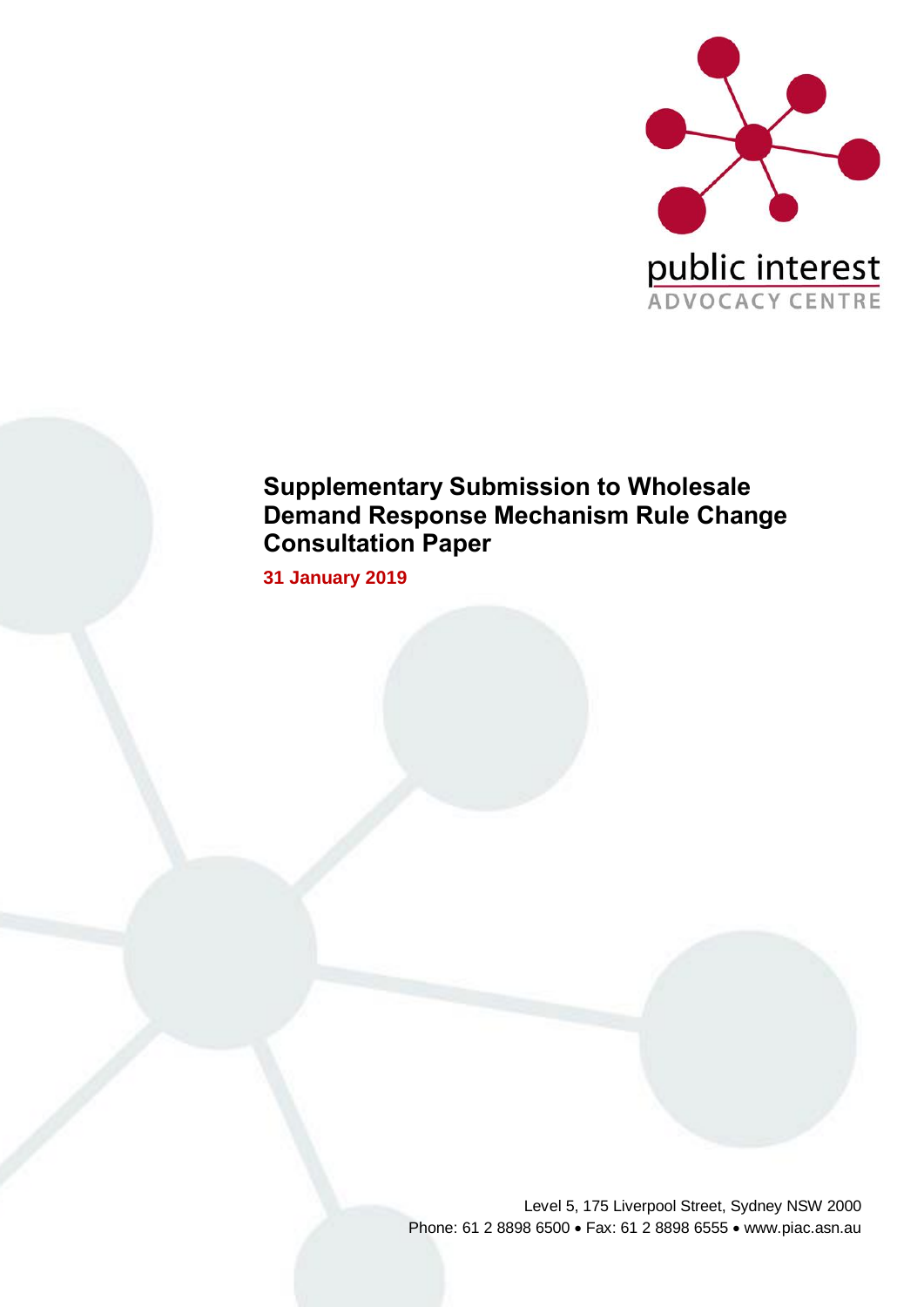# **About the Public Interest Advocacy Centre**

The Public Interest Advocacy Centre (PIAC) is an independent, non-profit legal centre based in Sydney.

Established in 1982, PIAC tackles barriers to justice and fairness experienced by people who are vulnerable or facing disadvantage. We ensure basic rights are enjoyed across the community through legal assistance and strategic litigation, public policy development, communication and training.

# **Energy and Water Consumers' Advocacy Program**

The Energy and Water Consumers' Advocacy Program (EWCAP) represents the interests of lowincome and other residential consumers of electricity, gas and water in New South Wales. The program develops policy and advocates in the interests of low-income and other residential consumers in the NSW energy and water markets. PIAC receives input from a community-based reference group whose members include:

- NSW Council of Social Service:
- Combined Pensioners and Superannuants Association of NSW;
- Ethnic Communities Council NSW;
- Salvation Army;
- Physical Disability Council NSW;
- Anglicare;
- Good Shepherd Microfinance;
- Financial Rights Legal Centre;
- Affiliated Residential Park Residents Association NSW;
- Tenants Union;
- The Sydney Alliance;
- Mission Australia; and
- St Vincent De Paul Society of NSW

# **Contact**

Craig Memery Public Interest Advocacy Centre Level 5, 175 Liverpool St Sydney NSW 2000

T: (02) 8898 6522 E: [cmemery@piac.asn.au](mailto:cmemery@piac.asn.au)

Website: [www.piac.asn.au](http://www.piac.asn.au/)



**Fi** Public Interest Advocacy Centre

@PIACnews

The Public Interest Advocacy Centre office is located on the land of the Gadigal of the Eora Nation.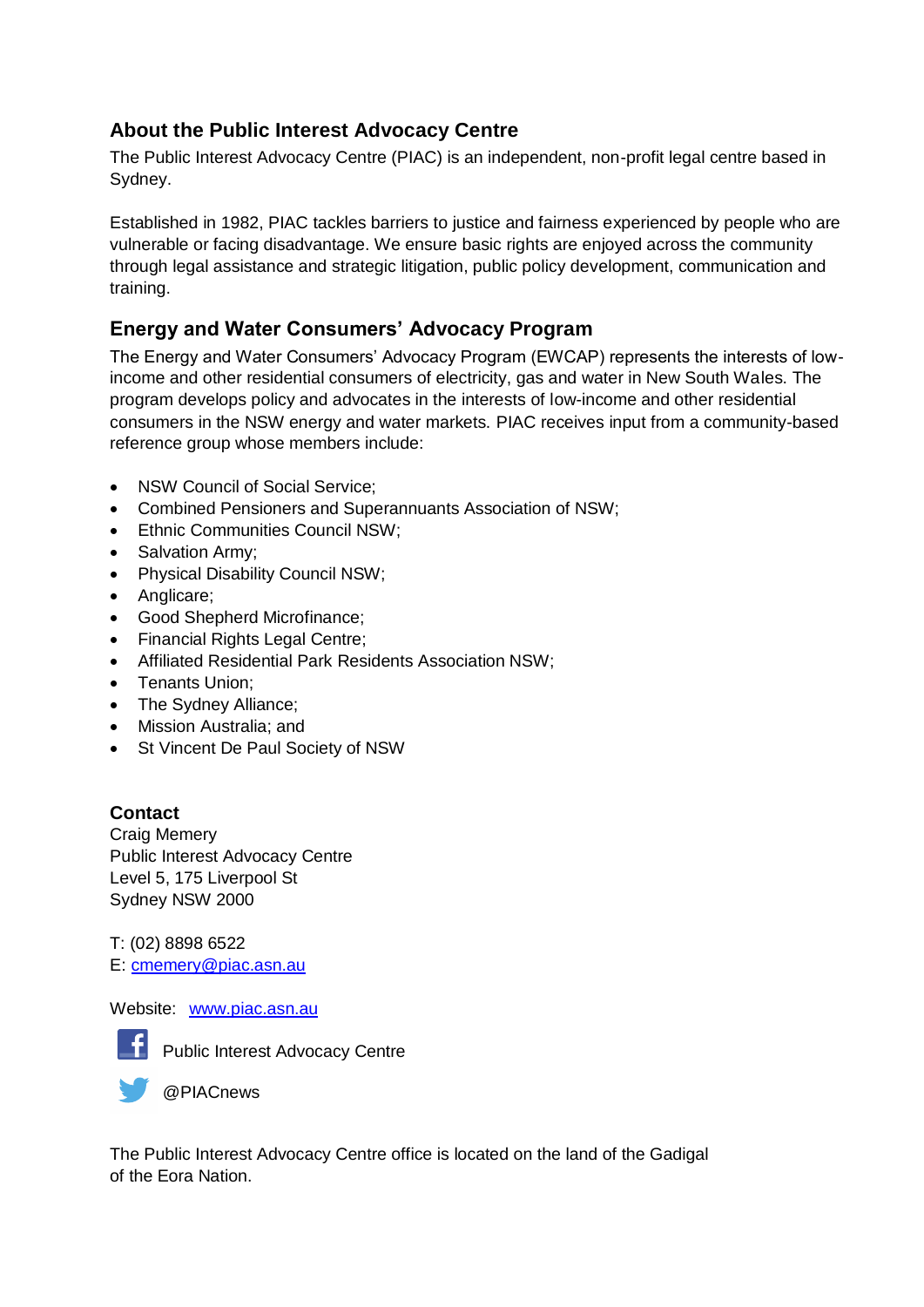# **Contents**

| Question 4: Approach for facilitating transparent, price responsive demand2      |  |
|----------------------------------------------------------------------------------|--|
|                                                                                  |  |
| Question 6: Competition for wholesale demand response services5                  |  |
| Question 7: Demand response participating as a scheduled load5                   |  |
|                                                                                  |  |
|                                                                                  |  |
|                                                                                  |  |
|                                                                                  |  |
|                                                                                  |  |
|                                                                                  |  |
|                                                                                  |  |
|                                                                                  |  |
|                                                                                  |  |
|                                                                                  |  |
|                                                                                  |  |
|                                                                                  |  |
| Question 20: Other considerations for the wholesale demand response mechanism 11 |  |
|                                                                                  |  |
|                                                                                  |  |
| Question 23: Wholesale demand response register mechanism 14                     |  |
| Question 24: Standard wholesale demand response offer and mandatory wholesale    |  |
|                                                                                  |  |
|                                                                                  |  |
|                                                                                  |  |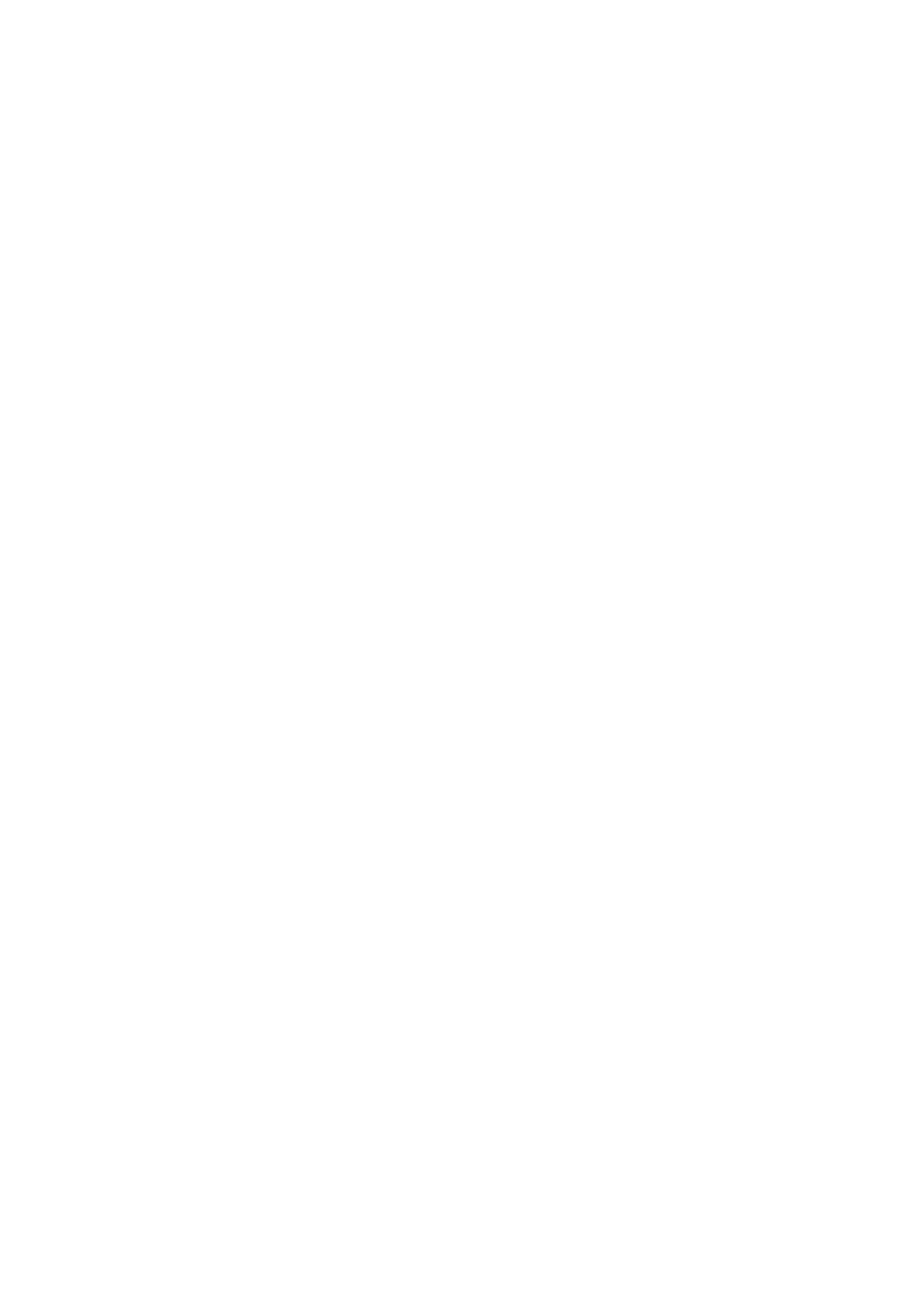# <span id="page-4-0"></span>**Introduction**

PIAC welcomes the opportunity to provide this supplementary submission to respond to the consultation paper regarding the three wholesale demand response mechanism (WDR mechanism, WDRM or DRM) rule changes.

As a joint proposer, we fully support the rule proposed by PIAC, the Total Environment Centre (TEC) and the Australia Institute (TAI), and in this submission provide further detail for a number of matters identified in that proposal as well as responses to questions raised by the AEMC.

PIAC sees the South Australian Government's proposal (SAG) as complementary to the PIAC, TEC and TAI proposal. PIAC supports the intention of the SAG's proposed transitional arrangement to enable the timely introduction of the WDR mechanism with minimised impact on existing participants, but thinks there are more efficacious ways to achieve this, as detailed in this submission.

PIAC does not support the rule proposed by the Australian Energy Council (AEC). While the AEC now accepts the need for more wholesale DR—a major concession by generators and retailers the AEC proposal offers only a tokenistic reform while retaining veto power for retailers over customer involvement in the DR market.

<span id="page-4-1"></span>For further background, please refer to PIAC's Submission to Wholesale Demand Response Mechanism Rule Change Consultation Paper.

# **Responses to Consultation Questions**

# <span id="page-4-2"></span>**Question 1: Assessment framework**

### **Do stakeholders agree with the proposed assessment framework? Alternatively, are there additional principles that we should be taking into account?**

Please refer to PIAC's Submission to Wholesale Demand Response Mechanism Rule Change Consultation Paper.

# <span id="page-4-3"></span>**Question 2: Nature of the issue raised**

**(a) Is it difficult for consumers to participate in wholesale demand response? If so, which consumers face the greatest amount of difficulty? What is the cause of this difficulty?**

Please refer to PIAC's Submission to Wholesale Demand Response Mechanism Rule Change Consultation Paper.

### **(b) What demand response providers and products are currently available in the market?**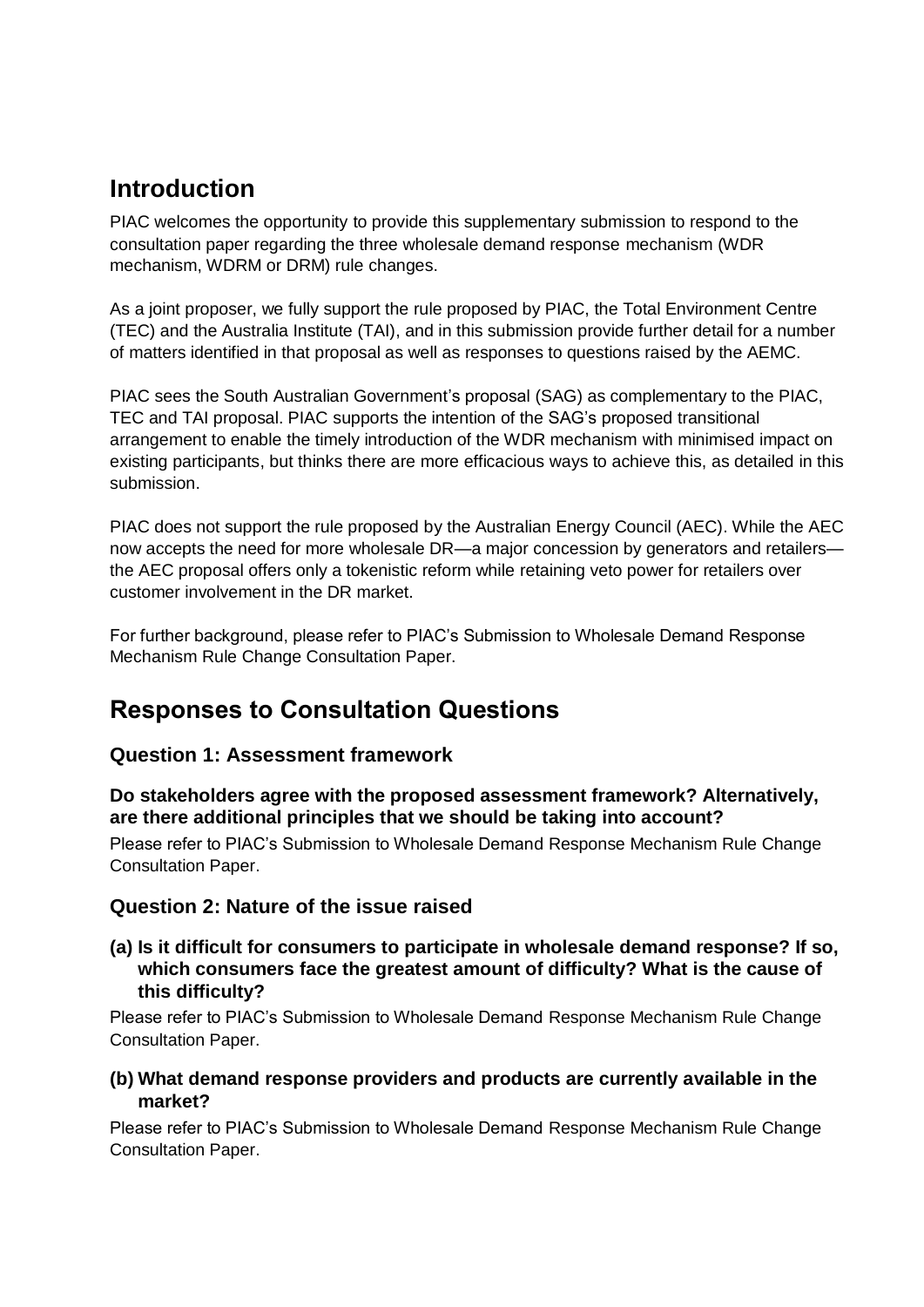**(c) Is there effective competition for demand response as a service to be used by retailers? If not, are consumers able to access the benefits of wholesale demand response directly? Is competition for wholesale demand response as a service increasing?**

Please refer to PIAC's Submission to Wholesale Demand Response Mechanism Rule Change Consultation Paper.

### <span id="page-5-0"></span>**Question 3: Wholesale demand response currently in the NEM**

**(a) Do stakeholders have views on the existing levels of wholesale demand response in the NEM? Please provide evidence or data to substantiate these views where possible.**

Please refer to PIAC's Submission to Wholesale Demand Response Mechanism Rule Change Consultation Paper.

#### **(b) Can retailers indicate to the Commission what they are currently doing to facilitate wholesale demand response?**

<span id="page-5-1"></span>Residential consumers have been given little or no opportunity to participate in WDR. Currently, retailers are responsible for facilitating consumer participation in WDR. PIAC has observed that there has been a very recent burst of ad-hoc DR activity from a small number of retailers. Rather than a sign of enough progress in retailer-offered WDR services, this appears to be an attempt to head off this reform process. The AER, in its recent wholesale electricity market performance report, observed that WDR by retailers has actually decreased in the last year, noting: "For summer 2017–18, AEMO estimated there was only 207 MW of expected demand response to different wholesale price levels."

PIAC notes also the AEMC's observation that the majority of Market Participants have failed to provide Demand Side Participation information to AEMO. This behaviour is consistent with

- an intentional lack of transparency about DR of energy retailers,
- the lack of interest in DR by energy retailers, and
- the inconsistency of DR with retailer and generator business models

This is reflected in the experience of consumers. In early 2018, PIAC conducted a research project that involved 'mystery shopper' calls to retailers active in NSW, asking whether they offered demand response programs for residential consumers. Of the 23 retailers contacted, only one, niche retailer, currently serving less than 0.01% of the NSW household electricity customer base, offered a wholesale demand response service to households.

This indicates that

- even if consumers are aware of what to ask for, it is very unlikely that they will be able to find a retailer that is willing to offer WDR, and
- the vast majority at least 99.99% of NSW households would be required to change retailer to do demand response.

PIAC is updating this research in February 2019, and will provide the findings to the AEMC and interested stakeholders.

While some retailers have offered DR to consumers as part of RERT, these have been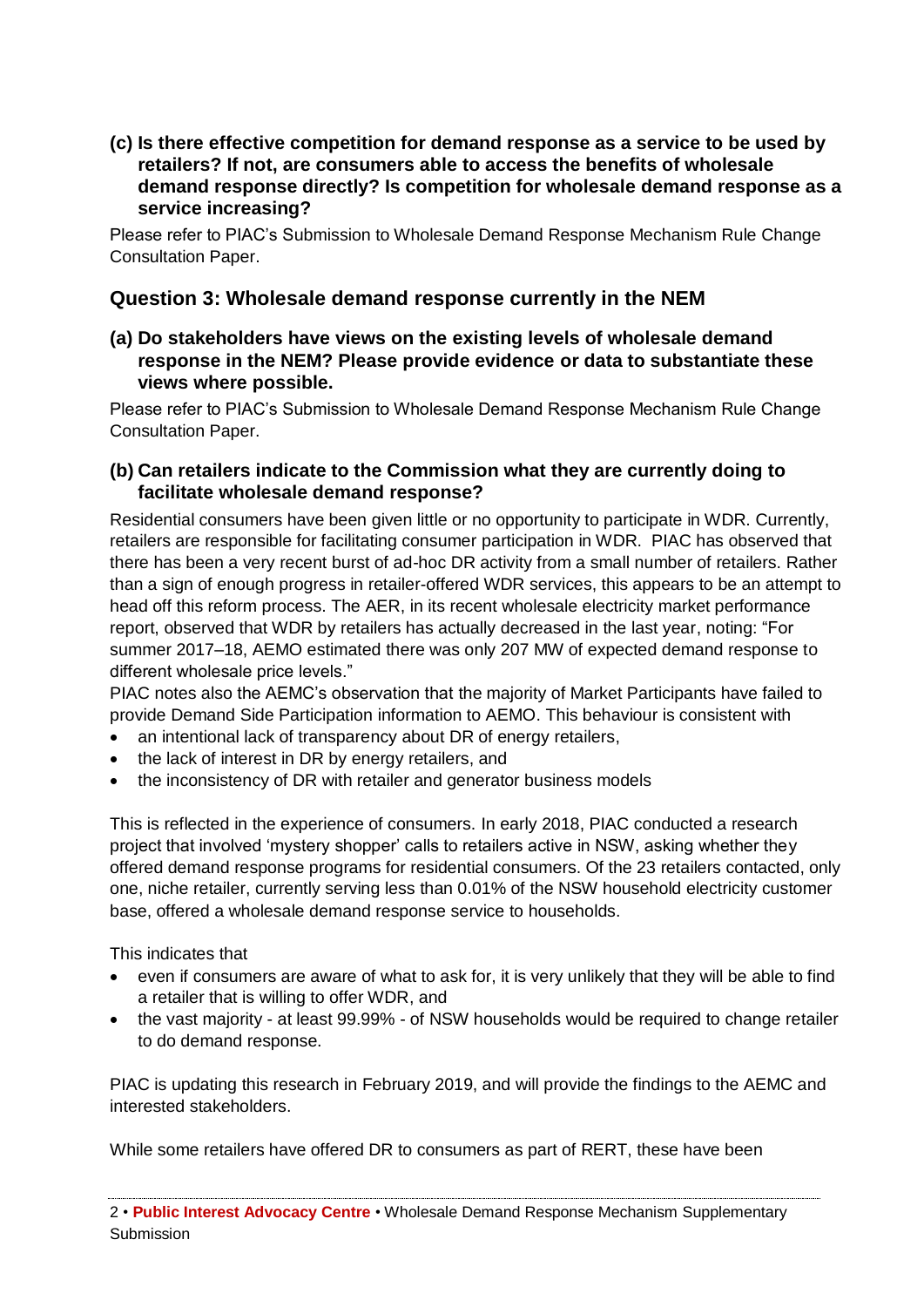- trials, limited in duration and number of participants, rather than ongoing product and service offerings,
- applied for emergency purposes, not the day-to-day operation of the NEM, and
- significantly subsidised by ARENA.

Please refer to PIAC's Submission to Wholesale Demand Response Mechanism Rule Change Consultation Paper for further discussion on retailer participation in WDR markets.

# **Question 4: Approach for facilitating transparent, price responsive demand**

### **Do stakeholders consider there are other regulatory solutions:**

### **(a) to providing the demand side with greater access to wholesale prices**

Please refer to PIAC's Submission to Wholesale Demand Response Mechanism Rule Change Consultation Paper.

### **(b) to increase the transparency of demand side response to these prices?**

Potentially, yes, such as the example provided in the Consultation Paper; but none that achieve the objectives of the WDR mechanisms as proposed by PIAC, TEC and TAI or SAG, and none that come without material costs and/or risks.

PIAC agrees with the AEMC that it is increasingly important that greater transparency of demand response is available.

# <span id="page-6-0"></span>**Question 5: Efficient consumption of electricity**

# **(a) Do stakeholders agree with our characterisation of how efficient wholesale demand response would improve outcomes in the wholesale market?**

Yes.

In addition to the observations made by the AEMC, PIAC notes that more demand response could also support innovation and accelerate the uptake of technology that further improves the efficiency and cost of meeting demand for energy.

When delivered by third party service providers as distinct from large retailers and generators, demand response will also

- dilute concentrated markets, improving competition,
- in some cases, respond or dispatch faster than generators, improving price, security and reliability outcomes,
- limit the potential for strategic bidding and gaming by generation businesses, particularly in concentrated markets, and
- minimise the cost of reliability mechanisms such as RERT or NEG.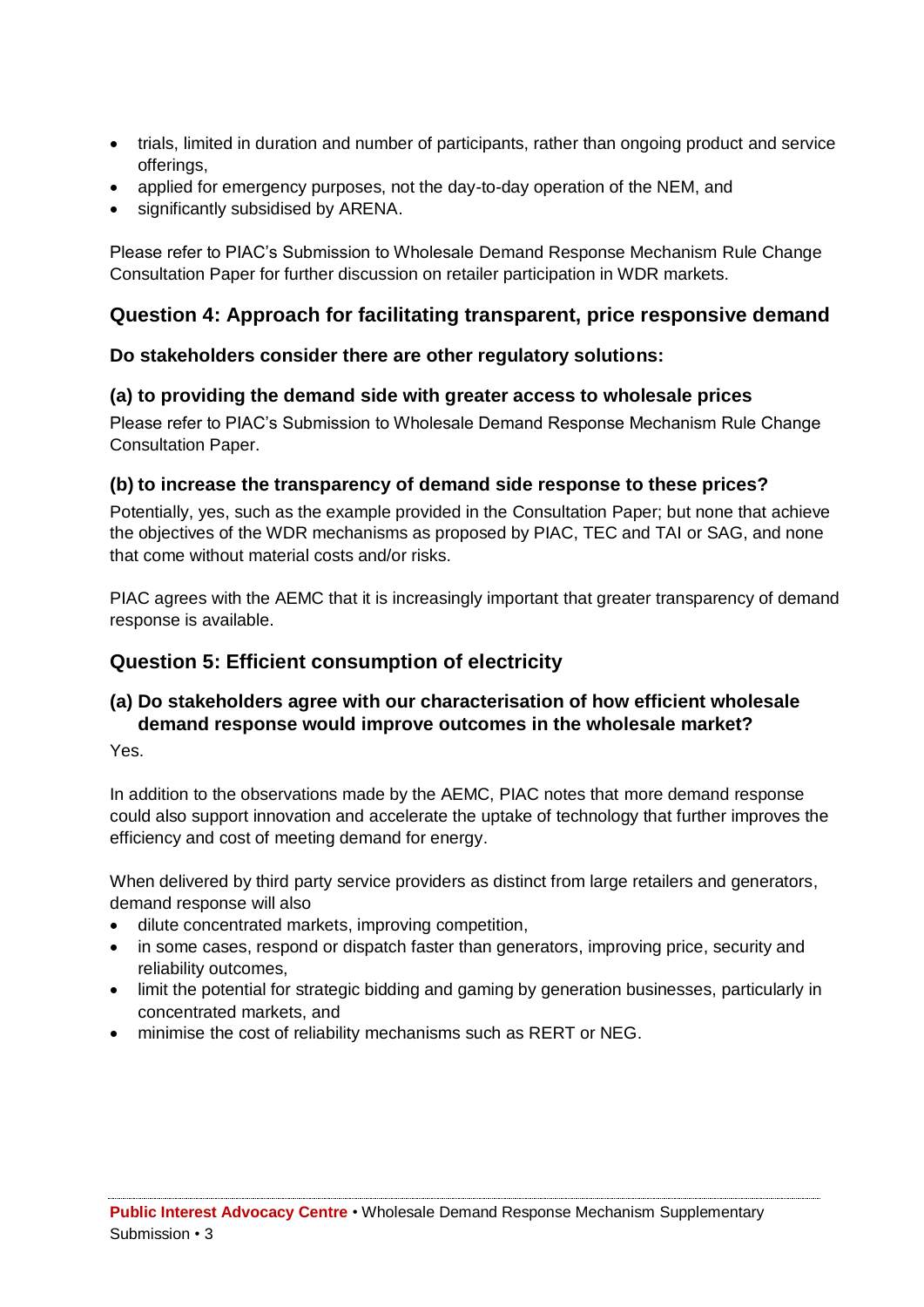### **(b) What are stakeholders' views on how facilitating wholesale demand response could affect outcomes in the wholesale energy market?**

In PIAC's view, the NEM can only be considered truly efficient and effective, and therefore to be promoting the long-term interest of consumers, if it has optimal levels of demand response in all its markets and networks, as illustrated below.



#### **(c) Figure 1 - The role of demand response in each part of the energy market and system**

Demand response (DR) for the purpose of avoiding or deferring network upgrades has been the focus of reforms in recent years, yet there remains a dearth of demand-side participation in energy markets. Despite recommendations in the Parer review in 2002, and by the AEMC ten (and again, 16) years later, there is still no mechanism for offering demand response in the wholesale electricity market.

Due to the lack of wholesale DR undertaken by retailers and generators, and the absence of a means for consumers to undertake wholesale DR without a retailer, WDR remains greatly underutilised in the NEM. The potential for demand response to mitigate wholesale prices, which are driving consumer retail bills to the highest level ever, is still not being realised.

In the NEM's ancillary service markets, however, where demand response aggregators are able to provide services independently of retailers, the use of DR is growing and has been shown to bring down the costs of ancillary services dramatically, particularly in more concentrated markets such as South Australia.

<sup>4</sup> • **Public Interest Advocacy Centre** • Wholesale Demand Response Mechanism Supplementary Submission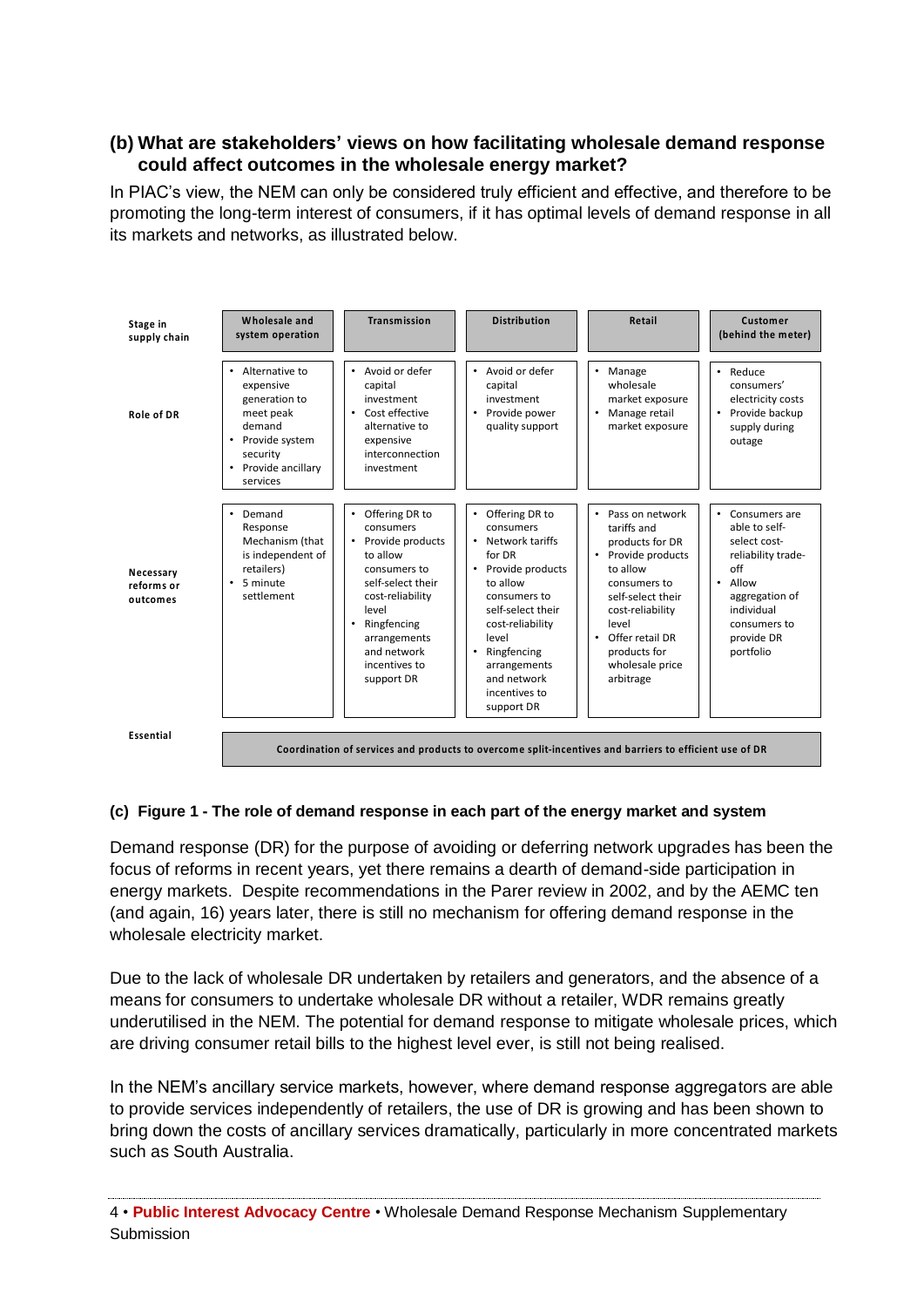A WDRM will provide a more effective and efficient energy wholesale market, by displacing more costly generation capacity and dispatch with more cost-effective voluntary load reductions. This will in turn place downward pressure on wholesale prices and reduce concentration, while improving options for cost effectively maintaining system security and reliability.

Please refer also to PIAC's response to questions 5 (a)

# <span id="page-8-0"></span>**Question 6: Competition for wholesale demand response services**

# **Are consumers able to access competitive offers from retailer or third parties to assist consumers to undertake wholesale demand response? Is the level of competition greater for larger consumers?**

Please refer to PIAC's Submission to Wholesale Demand Response Mechanism Rule Change Consultation Paper.

# <span id="page-8-1"></span>**Question 7: Demand response participating as a scheduled load**

# **(a) Has the Commission appropriately characterised the benefits of increasing transparency relating to wholesale demand response?**

Yes. PIAC notes with concern the AEMC's observation that the majority of Market Participants have failed to provide Demand Side Participation information to AEMO. In PIAC's view, this behaviour appears to be emblematic of:

- an intentional lack of transparency about DR by energy retailers,
- the lack of interest in DR by energy retailers, and
- the underlying inconsistency of DR with retailer and generator business models.

### **(b) Do stakeholders consider that if demand response were to participate in the wholesale market, it should do so as a scheduled load (rather than scheduled "negawatts")? Would the pros and cons of participating as a scheduled load differ for different types of demand response providers, e.g. those that have demand response controls on all or only part of their load?**

No.

In PIAC's view, it is important that there is consistency, where practicable, between arrangements for demand response providers and generators. Accordingly, DR providers should provide 'negawatts' (and be paid for 'negawatt-hours', so to speak) being the difference between baseline and measured consumption.

PIAC disagrees that demand response should be treated as a scheduled load, and does not share the view that scheduling demand response, as opposed to scheduling load, will unavoidably lead to gaming.

With respect to concerns that baselines may be rendered unacceptably inaccurate, PIAC notes that load, and any demand response related reduction in load, are directly and exactly related: when one goes up, the other goes down, and vice versa. The formulas and approach used to calculate or predict one will work for the other, with similar accuracy.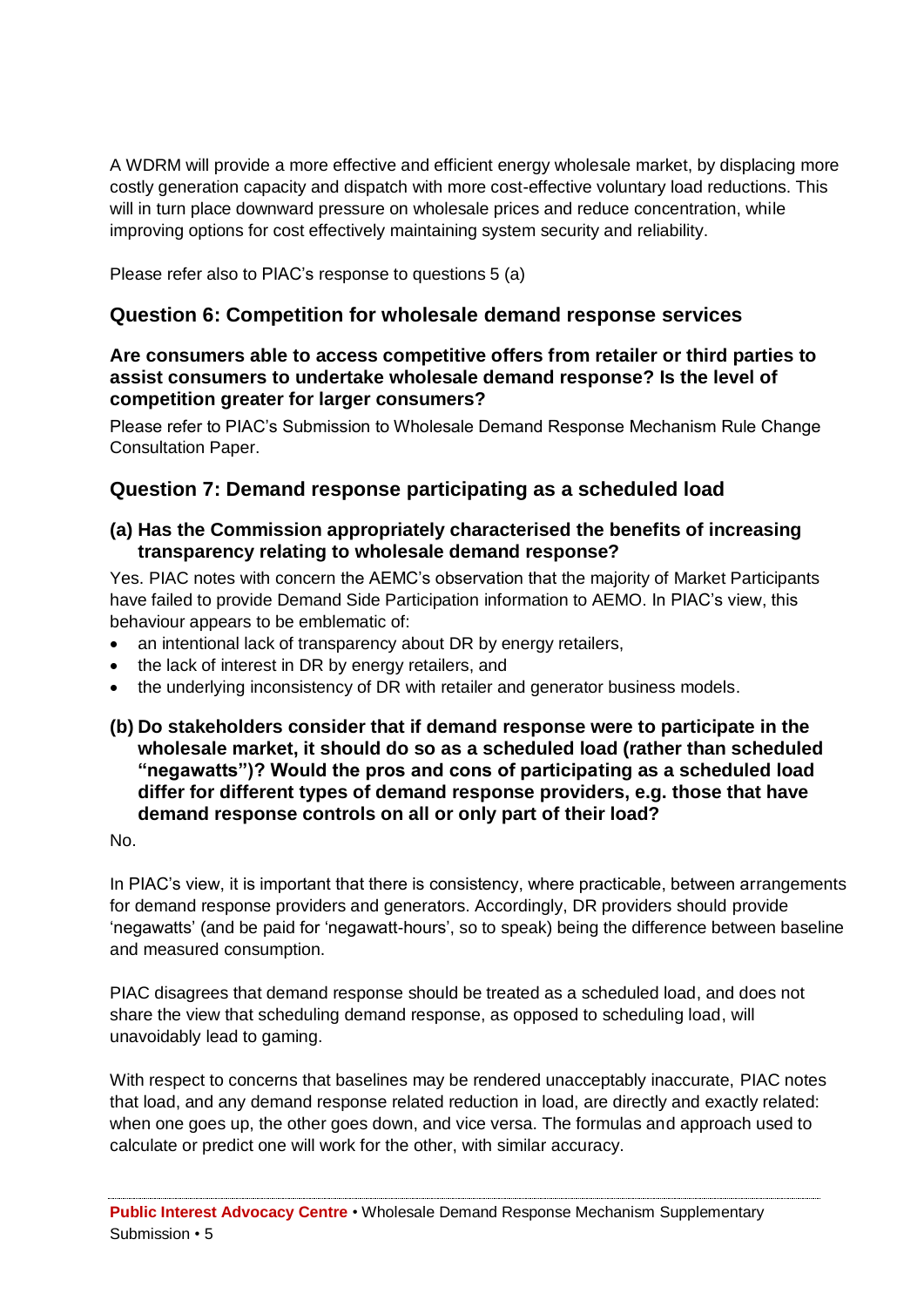PIAC also supports comments made by Enel X, in its submission to the Consultation Paper, on these topics.

Please refer to PIAC's Submission to Wholesale Demand Response Mechanism Rule Change Consultation Paper, response to questions 12, 17 and 18, for commentary on baselining and gaming that relate to this question.

**(c) Do stakeholders consider the obligations placed on scheduled load remain appropriate in the context of demand response? If not, how might they be changed to better allow loads to participate in central dispatch?**

Please refer to 7 (b).

**(d) Which information provision processes should a demand response provider participate in, i.e. pre-dispatch, ST-PASA, MT-PASA?**

PIAC supports comments made by Enel X, in its submission to the Consultation Paper, on this topic.

**(e) How should compliance with dispatch targets and the causer pays procedure apply to demand response providers?**

<span id="page-9-0"></span>PIAC supports comments made by Enel X, in its submission to the Consultation Paper, on this topic

# **Question 8: Reducing barriers to a range of demand response**

#### **To what extent will these mechanisms facilitate more demand side participation throughout the NEM?**

Please refer to PIAC's Submission to Wholesale Demand Response Mechanism Rule Change Consultation Paper.

# <span id="page-9-1"></span>**Question 9: Costs of implementing mechanisms**

**(a) What is the extent of the upfront costs that would be imposed on participants to introduce the proposals outlined in the rule change requests? Please provide evidence or data to substantiate these views where possible.**

Please refer to PIAC's Submission to Wholesale Demand Response Mechanism Rule Change Consultation Paper.

Further, PIAC supports the recovery of costs on a cost-reflective and user-pays basis. DRSPs should be required to pay fees to AEMO that, over time and as far as practicable, reflect the costs incurred by the market operator in implementing and operating a WDRM. This way, such costs are effectively recovered from participating consumers rather than the market.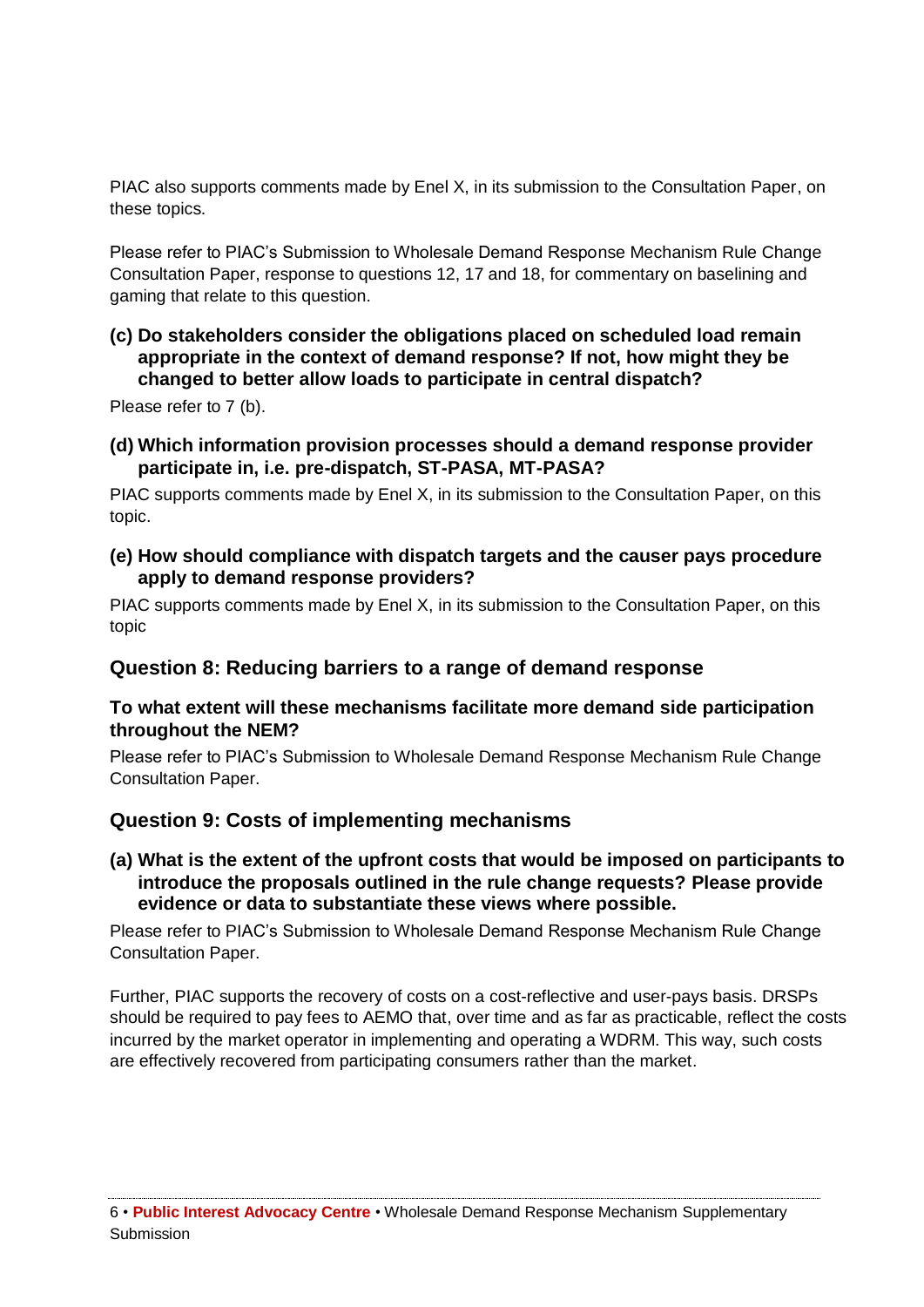# **(b) Will demand response providers have sufficient information regarding expected revenue to make commercial decisions regarding the cost/benefit trade-off of incurring upfront costs in order to participate in the mechanism?**

DRSPs will be exposed to a number of risks, particularly with respect to contractual arrangements requirements and uncertainty about spot prices, and are best placed to manage these risks.

PIAC supports comments made by Enel X, in its submission to the Consultation Paper, on this topic

# <span id="page-10-0"></span>**Question 10: Reducing extent of upfront costs**

#### **Do stakeholders have suggestions for ways these upfront costs could be minimised? For example, is it possible for there to be savings by making changes at the same time as other systems changes?**

Please refer to PIAC's Submission to Wholesale Demand Response Mechanism Rule Change Consultation Paper.

# <span id="page-10-1"></span>**Question 11: Indirect costs of proposals**

#### **(a) What is the likely extent of any indirect costs imposed through these proposals?**

Please note responses to cost-related and baselining-related questions in this submission and PIAC's Submission to Wholesale Demand Response Mechanism Rule Change Consultation Paper.

PIAC also understands the reasonable concern that any reform may have a distortionary effect on the market. PIAC agrees with the AEMC's observation that a mechanism to facilitate DR should not distort efficient market outcomes. PIAC would go further to observe that the market is currently somewhat distorted, owing to underutilised demand response and resultant overreliance on more expensive generation sources.

Levelling the playing field between generation and demand response, by allowing demand response to participate in the wholesale market independently of retailers, is the only way to remove this distortion altogether. Any indirect costs incurred in realising this benefit are likely to be trivial.

# **(b) How could any such costs be minimised?**

<span id="page-10-2"></span>Please note responses to cost-related and baselining-related questions, in particular the transitional measures proposed in response to question 10, in PIAC's Submission to Wholesale Demand Response Mechanism Rule Change Consultation Paper.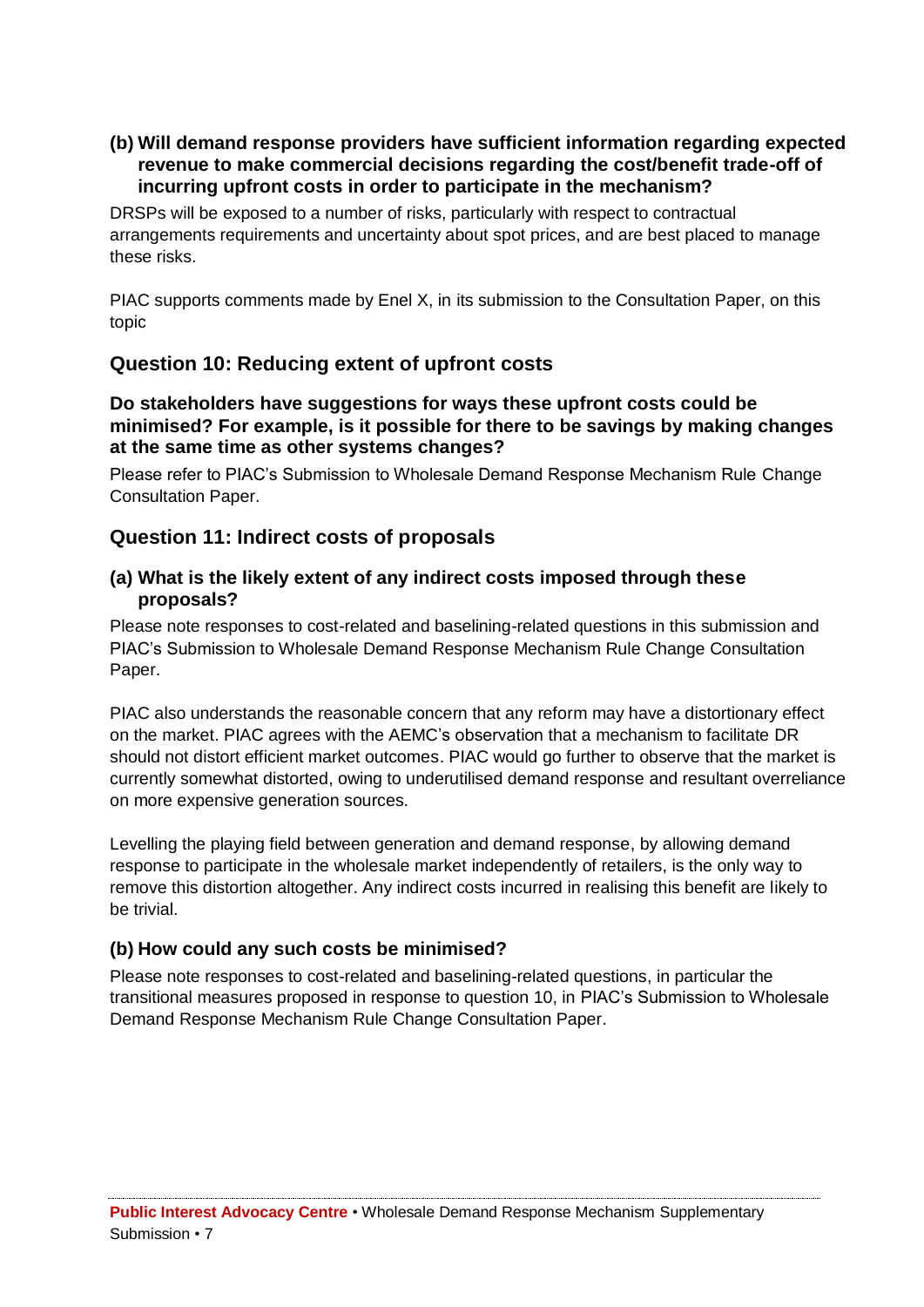# **Question 12: Risk allocation for baselines**

# **Do stakeholders have views on how risks and costs can be best allocated under a baseline used for demand response?**

Please refer to PIAC's Submission to Wholesale Demand Response Mechanism Rule Change Consultation Paper.

# <span id="page-11-0"></span>**Question 13: Retailer participation**

### **(a) Is it necessary to place an obligation on retailers to participate in the mechanism for it to address the issues raised by the proponents?**

Please refer to PIAC's Submission to Wholesale Demand Response Mechanism Rule Change Consultation Paper.

### **(b) Are there additional obligations these proposals would place on retailers, and do they differ between the proposals?**

Please refer to PIAC's Submission to Wholesale Demand Response Mechanism Rule Change Consultation Paper.

# <span id="page-11-1"></span>**Question 14: Embedded generation and storage**

**(a) Do stakeholders have preliminary views about the ability for the proposed mechanisms to accommodate embedded generation, in the form of reduced consumption of electricity from the grid in high price periods?**

Please refer to question 14 (b) following, regarding baselining and settlement, and to question 18 (e) in PIAC's Submission to Wholesale Demand Response Mechanism Rule Change Consultation Paper, regarding metering and accurate baselining options to support the inclusion of sites with embedded generation and batteries.

#### **(b) Do stakeholders have preliminary views about the ability for the proposed mechanisms to accommodate, as demand response, increased consumption during low price periods (whether due to charging batteries, increasing production or any other action by the customer)?**

PIAC agrees with the AEMC's observations in part 5.6 of the Consultation paper.

In PIAC's view, it is important that DRSPs are symmetrically exposed to the cost of positive and negative spot prices, as well as consumption above or below baselines, to maintain the integrity to the WDRM. This will avoid cross subsidy resulting from a misestimate of either the load or the value of DR at a given time. These same provisions will naturally accommodate settlement for, for example, increasing load in response to negative prices by charging batteries.

PIAC suggests that the AEMC should consider the nature of metering, and specifically net exported energy, in the context of the WDRM. Net metered consumers with storage and/or embedded generation may have the capacity to export energy during a DR event, by reducing load and/or increasing production to instantaneously produce more energy than they are consuming on site. In PIAC's view, there is a market benefit for this, so it should be supported under the WDRM with appropriate payments, however provisions must be in place so that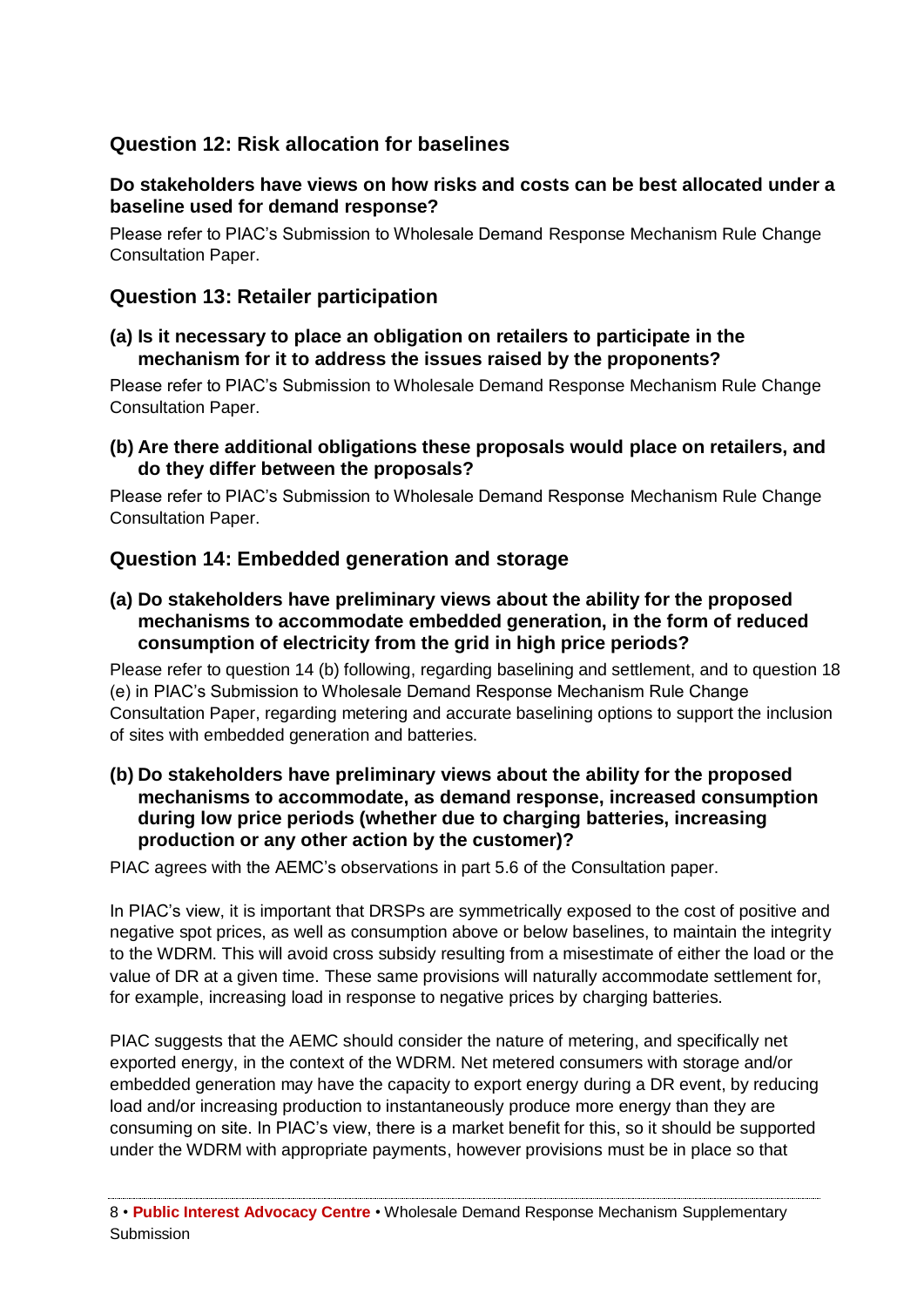consumers exporting energy do not double-dip, by being paid both a Feed-in Tariff and a DR payment for the same energy. There are likely to be a number of potential measures to address this.

Please refer also to question 18(e) in PIAC's Submission to Wholesale Demand Response Mechanism Rule Change Consultation Paper, regarding metering and accurate baselining options to support the inclusion of sites with embedded generation and batteries.

# <span id="page-12-0"></span>**Question 15: Thresholds for participation in mechanism**

**(a) What thresholds, if any, should apply to participation in the mechanism for individual consumers and aggregated portfolios? For example, large consumers as opposed to small consumers; a MW size threshold?**

Please refer to PIAC's Submission to Wholesale Demand Response Mechanism Rule Change Consultation Paper.

#### **(b) Should there be thresholds at which different scheduling obligations apply?**

PIAC seeks consistency between the provisions for generation and demand response in the wholesale market with respect to scheduling, but also notes the specific importance of obligations to notify the market of intended DR events.

- To avoid the risk of gaming (by opportune retrospective declaration of DR event that was not intended) all DRSP's should be required to provide AEMO with notification of any DR event no later than at the start of the event.
- Any single (non-aggregated) or aggregated DR participant with capacity up to 5MW (measured by the maximum expected difference between baseline consumption and actual consumption), should effectively be non-scheduled and participate at will, similarly to generators of the same size.
- Any single (non-aggregated) or aggregated DR participant with capacity from 5 to 29MW, should effectively be non-scheduled, similarly to generators of the same size. It may be appropriate to place some obligations for further advance notice, for example with respect to timing, volume and duration, for aggregated DR above 5MW, however these obligations should not be more onerous that those that apply for semi-scheduled generators.
- Any single (non-aggregated) or aggregated DR participant with capacity above 30MW, should be required to bid and be centrally dispatched, similarly to generators of the same size. It may be appropriate to place some obligations for further advance notice, for example with respect to timing, volume and duration, however these should not be more onerous that those that apply for equivalent sized generators.

Unlike generators, the capacity of individual or aggregated DR participants would be expected to grow and contract, and may move between these different size bands. To avoid placing excessive demands on a given DRSP, there should be some elasticity of the bands and timeframes for participation.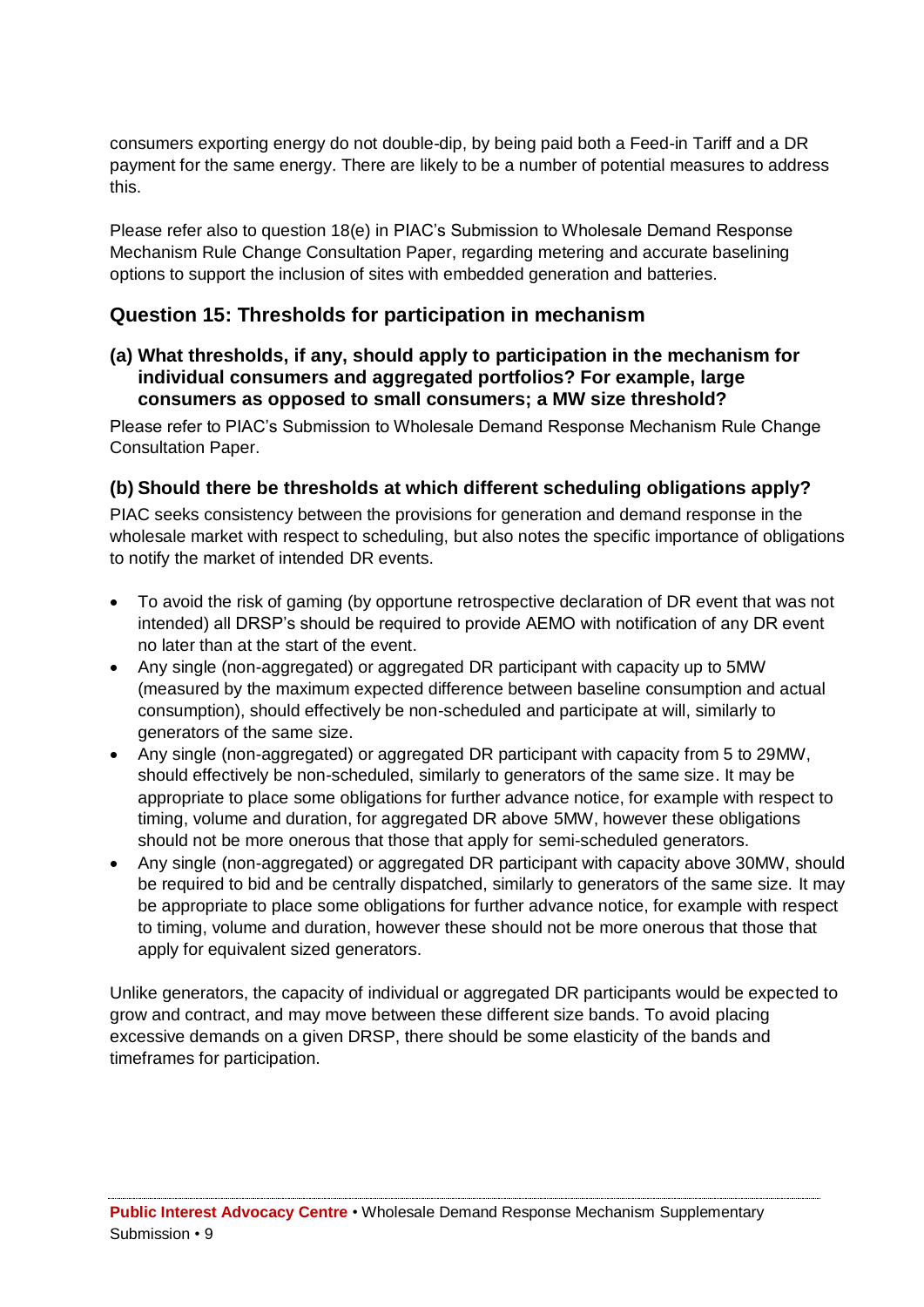# <span id="page-13-0"></span>**Question 16: Implementation timeframes**

# **(a) How long do stakeholders think would be reasonably required to implement the proposals as set out in the rule change requests?**

In PIAC's view, it is reasonable to expect that

- a WDRM with some transitional arrangements in place should commence no later than January 1, 2020, and
- the full WDRM, with all associated obligations on market participants, complete AEMO guidelines, processes and procedures, and full consumer participation permitted with appropriate protections in place, should be implemented not later than the implementation of five-minute settlement and global settlement

Please also refer to Question 10 in PIAC's Submission to Wholesale Demand Response Mechanism Rule Change Consultation Paper, and Question 22 in this submission.

#### **(b) How could the implementation timeframe be reduced? What trade-offs may need to be made to the design to achieve this?**

Please refer to Question 16 (a) in this submission, and to refer to Question 10 in PIAC's Submission to Wholesale Demand Response Mechanism Rule Change Consultation Paper.

# <span id="page-13-1"></span>**Question 17: Centrally determined baselines**

### *(a)* **How important is it to design against the possibility for bias and gaming?**

Please refer to PIAC's Submission to Wholesale Demand Response Mechanism Rule Change Consultation Paper.

### **(b) How can a baseline methodology appropriately align incentives such that the risk of systemic bias is minimised?**

Please refer to PIAC's Submission to Wholesale Demand Response Mechanism Rule Change Consultation Paper*.*

# <span id="page-13-2"></span>**Question 18: Accuracy of baselines**

#### **(a) How important is it that the baseline methodology is able to accurately estimate consumption?**

Please refer to PIAC's Submission to Wholesale Demand Response Mechanism Rule Change Consultation Paper.

**(b) What administrative mechanisms would improve baseline accuracy without imposing excessive burdens? For example, regular review of baseline methodologies by independent experts, or cross-checking against consumption data from customers that are similar to the demand response provider but are not engaging in demand response.**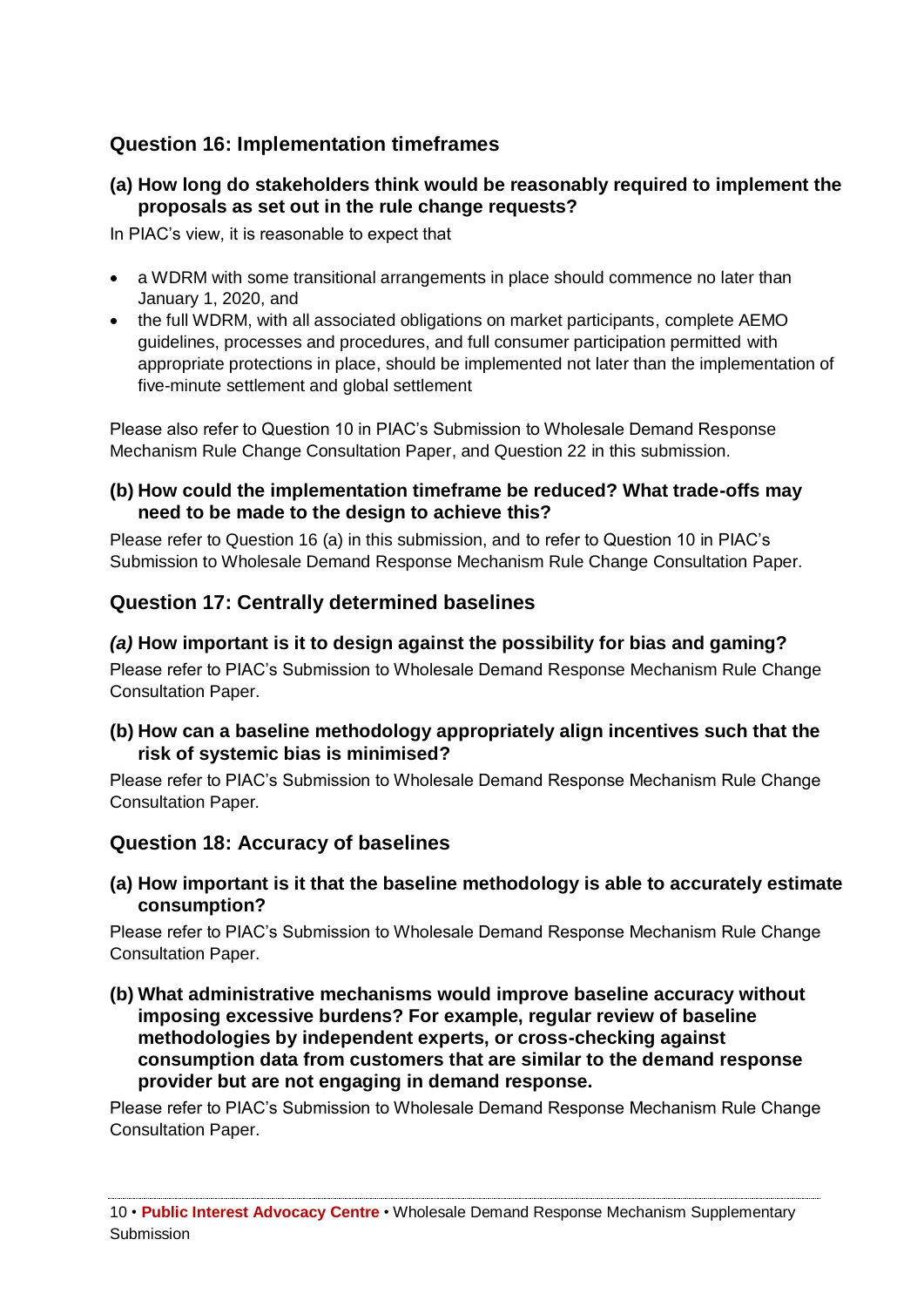**(c) Can a baseline accurately account for embedded generation and other dynamic resources that might exist behind the meter?**

Please refer to PIAC's Submission to Wholesale Demand Response Mechanism Rule Change Consultation Paper.

**(d) Should a wholesale demand response mechanism apply only to the types of customers for which baselines can be accurately set, and if so, what types of customers should be eligible?**

Please refer to PIAC's Submission to Wholesale Demand Response Mechanism Rule Change Consultation Paper.

**(e) How should long-term or permanent changes in a customer's overall level of demand be addressed in baselines? For example, factories may add or retire production lines; households may increase or decrease in size, and may install or remove equipment such as pool pumps or solar panels.**

Please refer to PIAC's Submission to Wholesale Demand Response Mechanism Rule Change Consultation Paper.

# <span id="page-14-0"></span>**Question 19: Settlement under this proposal**

### **Do stakeholders consider one of the settlement options outlined to be preferable? How would this approach to settlement impose costs and risks on market participants?**

<span id="page-14-1"></span>Please refer to PIAC's Submission to Wholesale Demand Response Mechanism Rule Change Consultation Paper.

# **Question 20: Other considerations for the wholesale demand response mechanism**

### **Do stakeholders have views on these other considerations set out above? Are there other considerations not raised here that should also be considered when designing a wholesale demand response mechanism?**

Any new consumer protections for WDRM could be developed and delivered through

- An AER guideline, like that for exempt retail, with supporting changes to the NERR and NECF,
- The Behind The Meter code being currently developed, and/or
- Australian Consumer Law, noting this is outside of the AEMC's remit

PIAC proposes, during the transitional period and while specific consumer protections are being developed, to disallow WDR for consumers on life support. In PIAC's view, this will be an important step in ensuring consumers' health and wellbeing is adequately protected, without delaying other households and small energy users from participating in the WDRM.

Please also refer to Question 22 regarding PIAC's further proposed transition arrangements.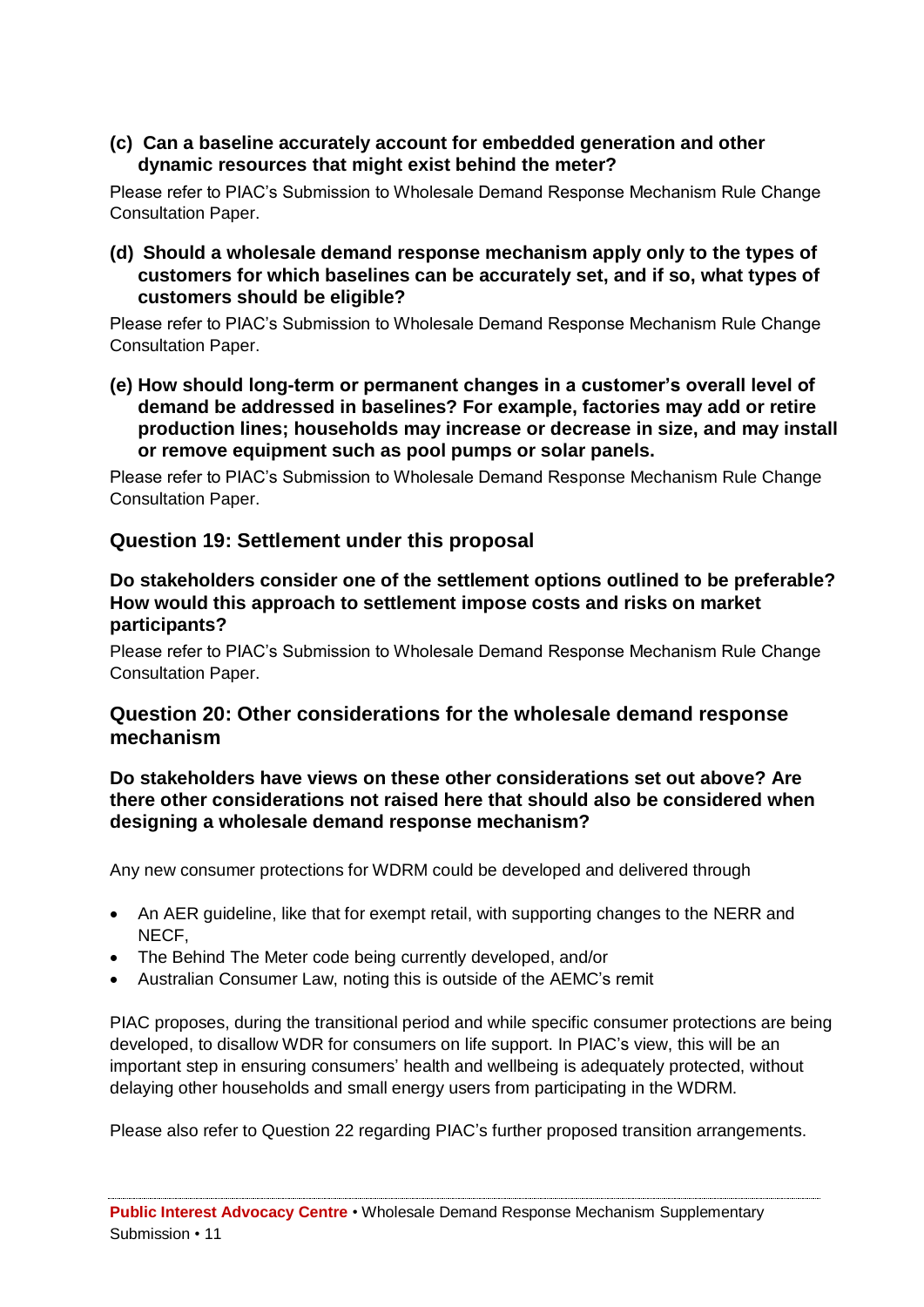The AEMC's Consultation Paper notes that the AEC has characterised the PIAC, TEC and TAI proposal as being a "one size fits all" approach. The AEC proposal, however, seeks to preserve the current arrangements, which is a "one size fits none" approach.

In contrast to the AEC proposal, both the PIAC, TEC and TAI and SAG models

- accommodate most, if not all, types of demand response,
- can be accessed by consumers in any location, not just where a given retailer is active,
- can be accessed by consumers without having to change retailer and retail contract,
- provide certainty to existing and new demand response businesses,
- remove the significant barrier and time requirement to negotiate with a retailer, and
- do all of this while placing fewer obligations on retailers than would be required to make the AEC model effective.

The AEC's assertion that the Wholesale DR Register would have lower costs than the WDR mechanism is highly questionable. For the DR Register to be effective, most (if not all) retailers would need to have contractual arrangements, relationships and transactions with most (if not all) Demand Response Service Providers. This would amount to hundreds of relationships which are avoided altogether in the PIAC, TEC and TAI and SAG models. Retailers would also need to offer consumers services that are inconsistent with their current business models, requiring further hidden costs.

If retailers don't do these things, then the AEC's assertion that the Register would have a low cost would be correct, however it would also fail to give rise to an effective demand response market.

# <span id="page-15-0"></span>**Question 21: Cost recovery for the separate market**

### **What do stakeholders think about the proposed cost recovery arrangements for the separate market?**

# <span id="page-15-1"></span>**Question 22: Introduction of a separate market**

PIAC supports the intent of SAG's proposed separate market as a transitional option for the DRM, but proposes an alternative transition approach to more effectively

- allow consumers to benefit from the WDRM being introduced at the earliest practicable opportunity,
- give AEMO flexibility to undertake market DR trials without requiring it to develop a separate market to do so,
- minimise the cost impact on retailers, by allowing them to defer any system and metering changes to the same time as those they will make for other significant reforms,
- minimise the resource impact on AEMO over the longer term, by avoiding the step of requiring them to develop a separate market and potentially integrating this with the wholesale market in the future. In PIAC's view, it is important that the introduction of the WDRM does not impose avoidable burden on AEMO, and
- manage risks to vulnerable consumers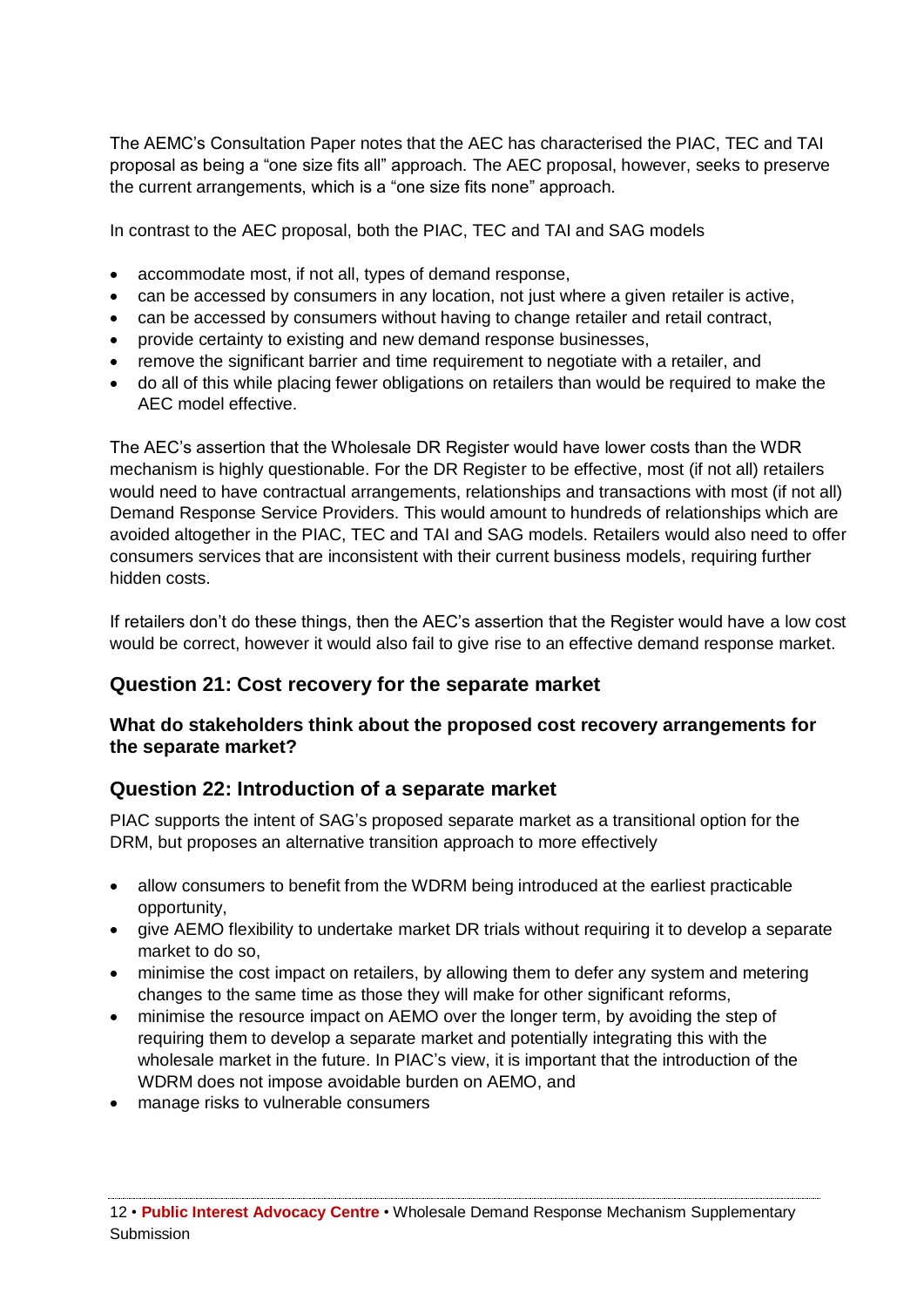PIAC proposes to introduce a transitional WDRM no later than January 2020, with the full WDRM to take effect when the global settlement and five minute settlement reforms, both of which involve significant changes to AEMO's market operations and commensurate changes to various retailer and AEMO systems, are implemented.

The key elements of PIAC's proposed transitional approach are that, during the transition period:

- Retailers would be allowed to settle with both the market and networks on baseline consumption, as distinct from 'split' calculation for settling the wholesale charges on the baseline and network charges on actual consumption. PIAC understands that the main cost for retailers might arise from system changes to facilitate split settlement, where they are required to settle bills with consumers on baseline consumption while settling with networks on actual consumption, which would be material if done in isolation of other changes. Delaying split settlement to the same time global settlement and five-minute settlement are implemented, when the incremental cost of upgrades for a WDRM will be minor, will give retailers time to implement the required systems changes in the least cost manner. Consumers may experience slightly higher costs in the form of network charges on the demand-response component, yet there will be no impact on the retailer or the market if the wholesale and network charges are both settled on the baseline consumption.
- For participating large customers<sup>1</sup> during the transition period, any network charge overrecovery that results from this arrangement could be returned to participating consumers by the relevant network business, in a similar manner to how DNSPs are already required to return over-recovered TUoS charges to embedded generators.
- Retailers should be allowed to undertake manual adjustments to settlement or billing data if required. It is standard practice for retailers and generators to undertake manual adjustments to settlement or billing data when the cost to do so is much lower than the cost of changing an automated system. This allows retailers to better manage their costs by deferring the modification of their systems to a later date while doing other upgrades (such as those that will be required for five-minute settlement and global settlement).
- During the transition period, DRSPs could be required to take on responsibility for meter provision for any participating consumers, if this will avoid additional costs, otherwise borne by the retailer, associated with supplying metering data and services for the WDRM. PIAC has discussed this idea with a number of stakeholders, and has heard mixed views on whether is would be needed, so sees merit in AEMC further considering whether this option would assist reduce costs to retailers (bearing in mind the nature of metering required to undertake WDR, particularly with the advent of 5 minute settlement.)
- In response to concerns about the potential risks to consumers on life support, PIAC proposes, during the transitional period while specific consumer protections are being developed, to disallow WDR for consumers on life support. In PIAC's view, this will be an important step in ensuring consumers' health and wellbeing is adequately protected, without delaying other households and small energy users from participating in the WDRM.

<sup>-</sup>As most retail contracts for small customers have 'bundled' network charges, the benefit of reimbursing overrecovered NUoS in this manner for small customers during the transmission period alone may be exceeded by the administrative cost.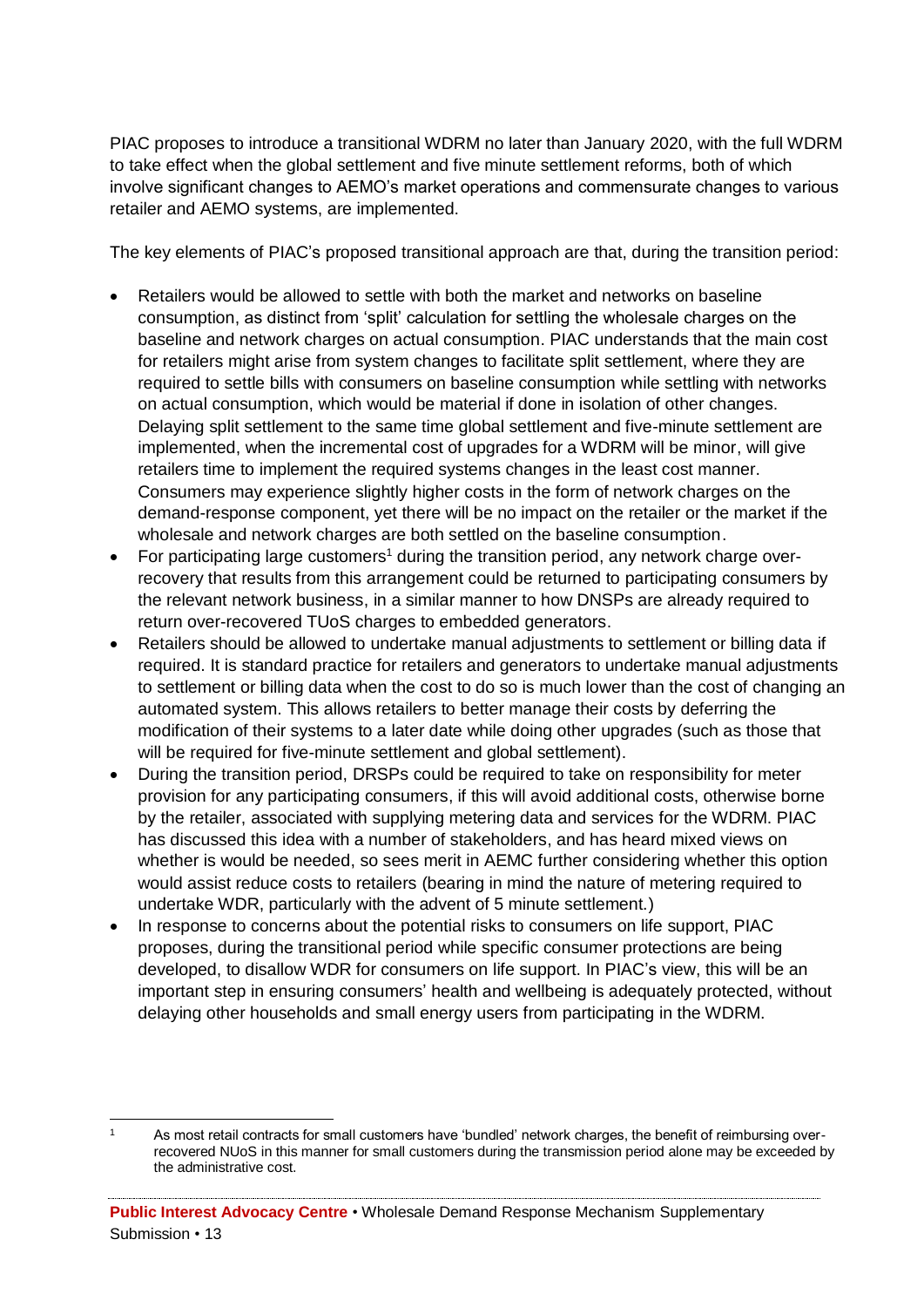# **(a) Would the proposal set out in this appendix be faster to implement than the wholesale demand response mechanism discussed in appendix A?**

Most elements of PIAC's proposed transitional measures would be faster to implement than the separate market proposal.

#### **(b) If stakeholders do not consider that it would be faster to implement, is there merit in exploring this as an alternative to the other proposed demand response mechanisms? What are the costs and benefits that should be considered in doing so?**

For reasons noted herein, the separate market model would be much more effective than the AEC's proposed register (with or without the improvements suggested by the AEMC), but is unlikely to be as efficacious as the WDRM.

### **(c) Are there any additional mechanisms that could be implemented more quickly than a wholesale demand response mechanism?**

None that will realise the benefits of DR from third parties as effectively or efficiently in the longer term.

### **(d) What are stakeholder views on the feasibility of co-optimising this separate market with the existing wholesale market?**

# <span id="page-17-0"></span>**Question 23: Wholesale demand response register mechanism**

# **(a) What are stakeholder views on this option to facilitate demand response?**

Please refer to PIAC's Submission to Wholesale Demand Response Mechanism Rule Change Consultation Paper.

# **(b) What do stakeholders consider the benefits of this option would be?**

Please refer to PIAC's Submission to Wholesale Demand Response Mechanism Rule Change Consultation Paper.

# **(c) What do stakeholders consider to be the costs associated with this option?**

Please refer to PIAC's Submission to Wholesale Demand Response Mechanism Rule Change Consultation Paper.

# **(d) Are there any implications (regulatory or otherwise) that are not raised in the discussion of this option?**

Please refer to PIAC's Submission to Wholesale Demand Response Mechanism Rule Change Consultation Paper.

# <span id="page-17-1"></span>**Question 24: Standard wholesale demand response offer and mandatory wholesale price pass through offer**

# **(a) What are stakeholder views on these options to facilitate demand response?**